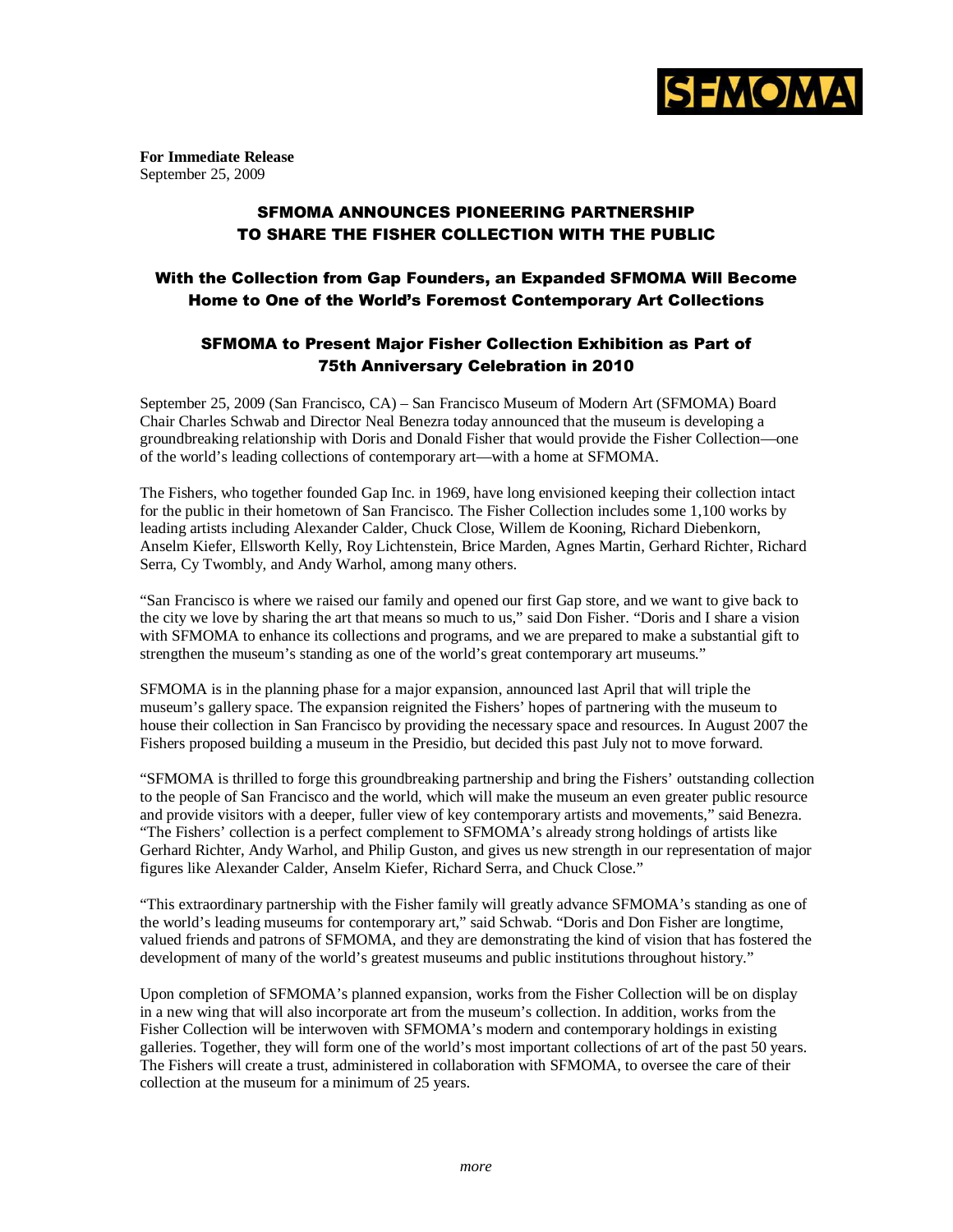"This amazing collection belongs right here in the City of San Francisco," said Mayor Gavin Newsom. "Doris and Don Fisher have made an incredibly generous offer, and SFMOMA is the ideal partner and location to house this collection. This collaboration deserves our unanimous support and appreciation. This is a gift for the ages."

Pending additional site planning and approval from local agencies, SFMOMA's expansion is now envisioned to provide the museum with an additional 100,000 square feet of gallery and public space, greatly enhancing and expanding both the presentation of art in all areas of its collections—painting and sculpture, photography, architecture and design, and media arts—and its educational programs. The expansion will also include 40,000 square feet of additional space, including larger and more advanced conservation facilities and an expanded library. The expansion will be located on Howard Street (between Third and New Montgomery streets) on a site bridging Natoma Street and connecting to the museum along the southern facade—creating galleries that will merge seamlessly with the existing building.

Relocating administrative support space from the museum to a new wing will provide SFMOMA with more than 13,000 square feet of new gallery and public space in its current building, while consolidating all staff offices to one on-site location. In addition, the expansion will include a new entry on Minna Street (which runs along the museum's northern facade) to improve access for school groups and for visitors to the museum's Phyllis Wattis Theater for public programming.

In the coming months, SFMOMA will be working with Bain and Company to develop an extensive business plan to define the impact of the enlarged facility, increased operations, and enhanced programming on the museum's expansion and annual operating budgets. The business plan will inform both the contributions to the capital campaign and the endowment that will be made by the Fishers, as well as the funds that need to be raised by the museum.

"We will be going through a period of due diligence so that we have a clear and concise picture of the funding that is needed to support this unprecedented collaboration," stated Schwab. "This presents a tremendous opportunity for SFMOMA and for our city, and with it we have a responsibility to ensure that the museum has the necessary physical, financial, and staff resources in place to sustain and grow through time."

The proposed new wing at SFMOMA presents an ideal location for the Fisher Collection, one where it will be seen by the hundreds of thousands of people who visit the museum annually. In addition, SFMOMA is conveniently accessible to public transportation and parking as well as hotels, restaurants, and other cultural institutions in downtown San Francisco. The collaboration also minimizes the environmental impact and diffusion of resources that would result from building a new, separate institution.

### Fisher Collection Exhibition in 2010

SFMOMA is organizing a major exhibition of the Fisher Collection that is scheduled to open in summer 2010 as part of the celebration of its 75th anniversary. On the weekend of January16 through 18, the museum will kick off a yearlong schedule of special programs, exhibitions, and events exploring SFMOMA's impact and evolution as a leading cultural resource for the people of the Bay Area and visitors from around the world.

### About Doris and Don Fisher

Doris and Don Fisher started collecting modern and contemporary art more than 40 years ago. They have acquired in-depth holdings by artists they admire, and their collection is distinguished in its representation of the entire careers of key artists of the 20th and 21th centuries. Don Fisher has been an SFMOMA Trustee since 1983 and has served on several Board committees, most recently serving as Secretary/Treasurer. Over the years, Doris Fisher has served on SFMOMA's Education Committee and also serves as co-chair of the Collector's Committee and the Trustee Council of the National Gallery in Washington, DC.